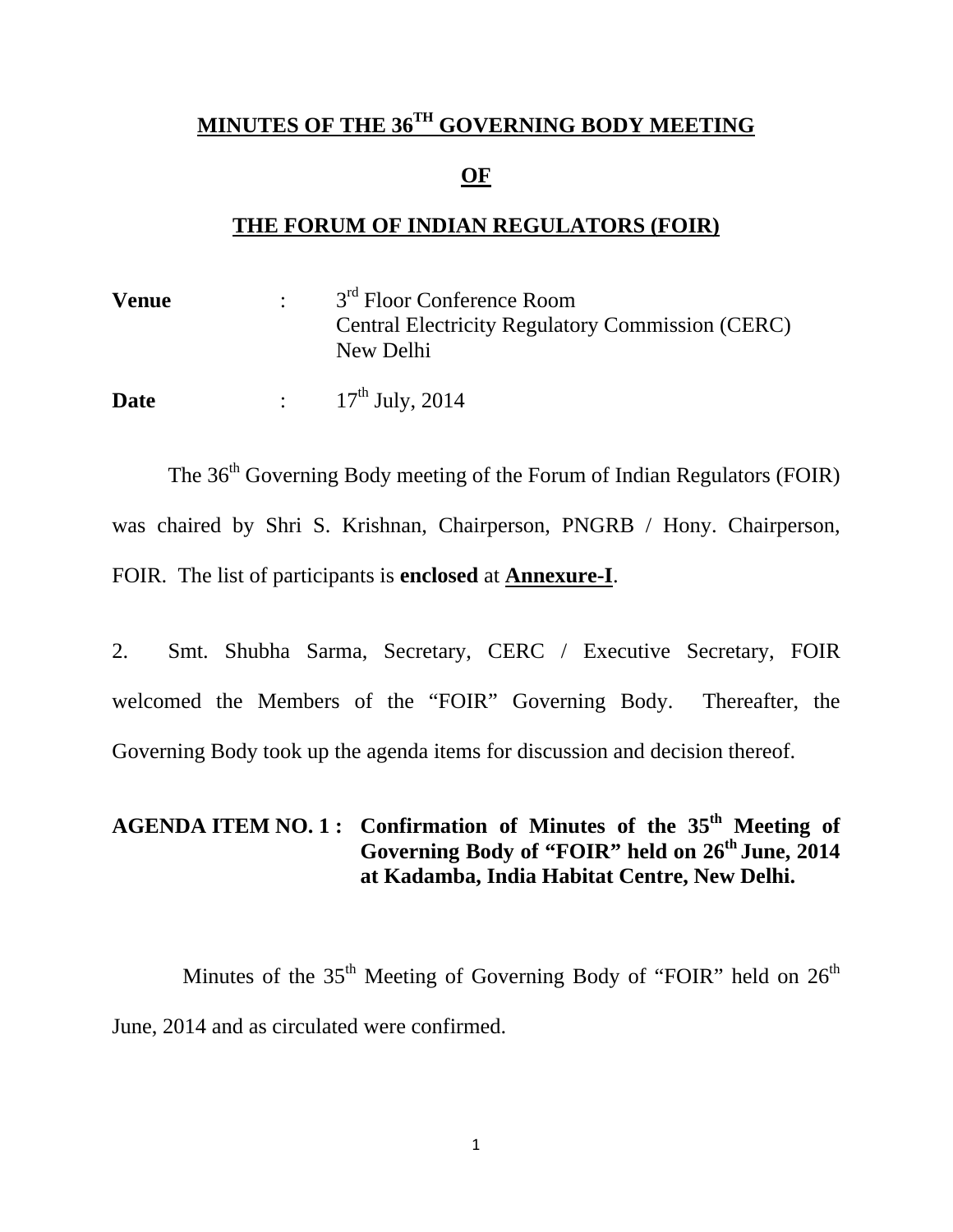FOIR Secretariat appraised the Governing Body about the progress made towards locating space in Delhi for housing the Regulatory Research Institute (RRI). It was informed that discussions were held with the representatives of Central Board of Irrigation & Power (CBIP), Malcha Marg, New Delhi, who were willing to let out around 3000 Sq. Ft. space for starting the activities of RRI.

 The Governing Body directed the Secretariat to come up with a proposal highlighting funding requirement for carrying out the activities of RRI initially for two years on pilot basis. The budget estimates be prepared along with a proposal for enhancement of annual contribution from Members to meet the expenditure towards RRI. Simultaneously, possibility of funding from the multilateral funding agencies might also be explored by the Secretariat.

#### **AGENDA ITEM NO. 2 : Review of Rules & Regulations of "FOIR".**

 The Governing Body noted the need for further broad basing the FOIR. It was decided that other regulatory bodies such as Insurance Regulatory  $\&$ Development Authority (IRDA), Pension Fund Regulatory & Development Authority etc. be invited to join as Members of the FOIR.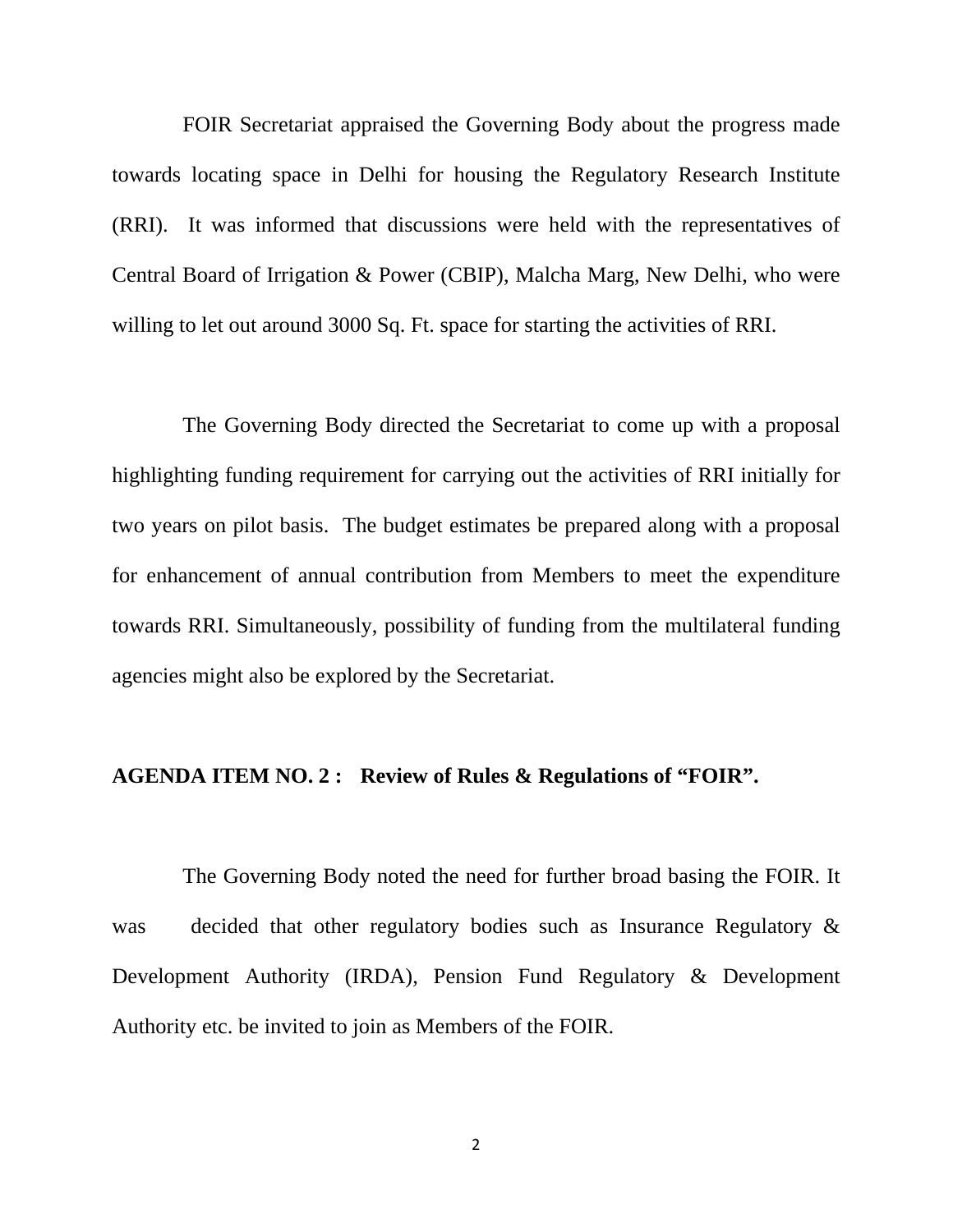The Governing Body reviewed the present structure of the Governing Body and suggested the Secretariat to come up with a proposal to restructure the Governing Body to ensure that representation of sectoral regulatory bodies was evenly spread.

 The Governing Body held a detailed discussion on the FOIR Rules & Regulations governing (i) Admission & Qualifications of Members, (ii) Grant of Membership and (iii) Rights & Privileges of Members / Fellow Members / Associate Members / Institutional Members / Honorary Members of FOIR. The Governing Body directed the Secretariat to examine various categories of Members, their rights and privileges in the Forum and submit a proposal for revision of criteria for membership and rights & privileges of Members.

#### **AGENDA ITEM NO. 3 : Next Meeting / Workshop / Research Conference of "FOIR.**

 The Governing Body directed that the next workshop / research conference be organized in the first week of December, 2014 at Kochi.

The meeting ended with a vote of thanks to the Chair.

\*\*\*\*\*\*\*\*\*